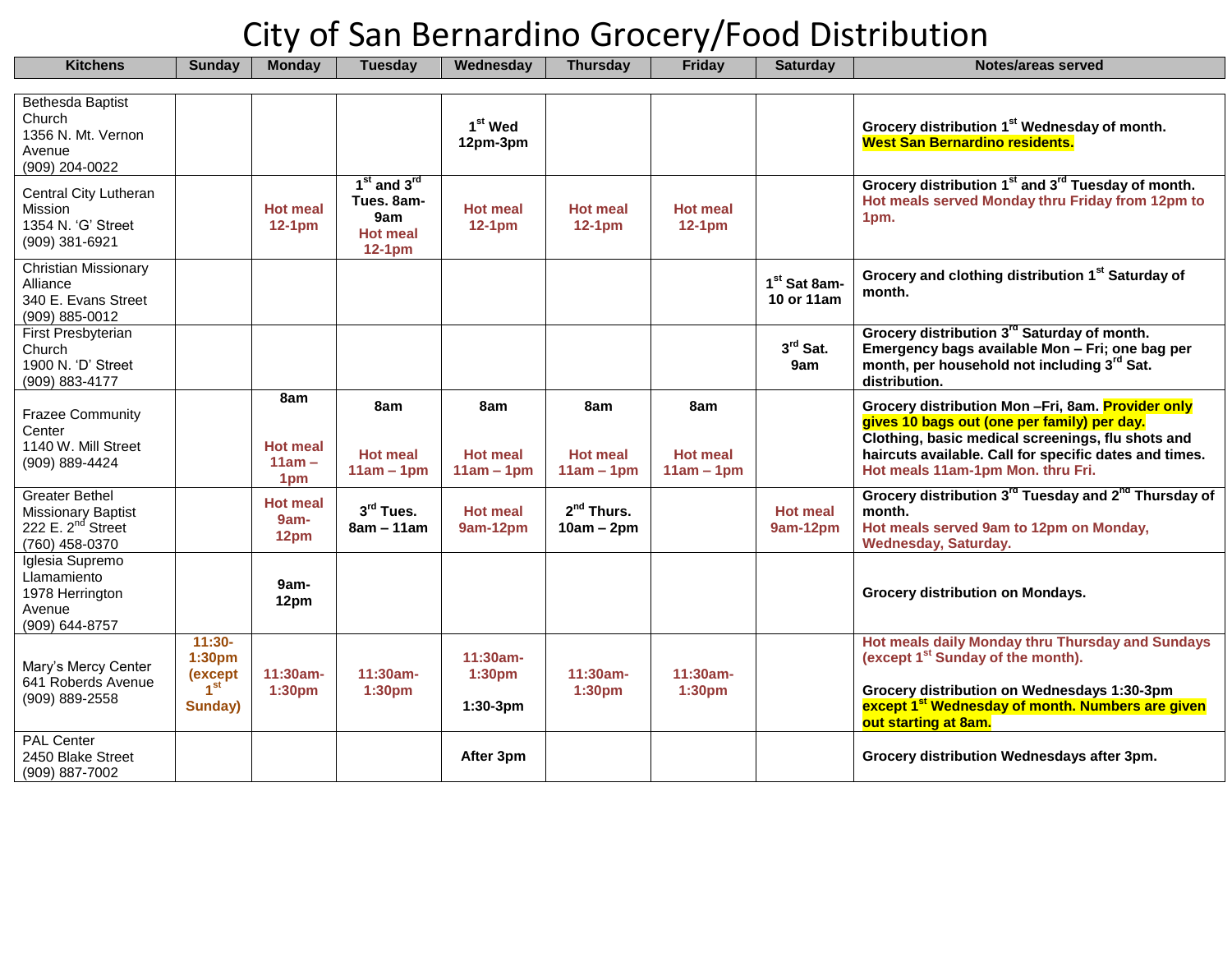| <b>Kitchens</b>                                                                                                          | <b>Sunday</b> | <b>Monday</b>                                                       | <b>Tuesday</b>                                                   | Wednesday                                                        | <b>Thursday</b>                                                  | <b>Friday</b>                                                                              | <b>Saturday</b>                                                     | Notes/areas served                                                                                                                                                                           |
|--------------------------------------------------------------------------------------------------------------------------|---------------|---------------------------------------------------------------------|------------------------------------------------------------------|------------------------------------------------------------------|------------------------------------------------------------------|--------------------------------------------------------------------------------------------|---------------------------------------------------------------------|----------------------------------------------------------------------------------------------------------------------------------------------------------------------------------------------|
| San Bernardino<br><b>Community Church</b><br>(Second Chance<br>Ministries)<br>2372 E .Lynwood<br>Drive<br>(909) 486-4471 |               |                                                                     |                                                                  |                                                                  |                                                                  |                                                                                            | $3rd$ Sat<br>8am-12pm                                               | Grocery distribution 3 <sup>rd</sup> Saturday of month. Need<br>identification.<br><b>Clothing distribution.</b>                                                                             |
| Set Free Christian<br>Fellowship<br>473 W. Baseline Street<br>(909) 383-2323                                             | 8am-<br>9am   | 8am-9am                                                             | 8am-9am                                                          | 8am-9am<br>*After<br>6:30pm<br>service                           | 8am-9am<br>*7pm                                                  | 8am-9am                                                                                    | 8am-9am<br>8am-11am                                                 | Bread give-away Sunday thru Monday 8am-9am.<br>Grocery distribution on Fridays, 8am-11am.<br>*Spaghetti dinner Wednesday after 6:30pm service.<br>*Pizza; Thursdays with NA/AA meetings 7pm. |
| Set Free Muscoy<br>2180 W. Darby Street<br>Muscoy, CA<br>(909) 473-8622                                                  |               | <b>Food</b><br>Pantry/<br><b>Hot meals</b><br>8:30am<br>12pm<br>5pm | <b>Food Pantry/</b><br><b>Hot meals</b><br>8:30am<br>12pm<br>5pm | <b>Food Pantry/</b><br><b>Hot meals</b><br>8:30am<br>12pm<br>5pm | <b>Food Pantry/</b><br><b>Hot meals</b><br>8:30am<br>12pm<br>5pm | <b>Food Pantry/</b><br><b>Hot meals</b><br>8:30am<br>12pm<br>5pm<br>$2nd$ Fri 9am-<br>11am | <b>Food</b><br>Pantry/<br><b>Hot meals</b><br>8:30am<br>12pm<br>5pm | Food Pantry and hot meals Mon. thru Saturday at<br>8:30am, 12pm and 5pm.<br>Grocery distribution 2 <sup>nd</sup> Friday 9am-11am                                                             |
| Showers of Blessing<br>Church<br>166 E. 46 <sup>th</sup> Street<br>(909) 421-1513                                        |               |                                                                     |                                                                  |                                                                  |                                                                  |                                                                                            | $2nd$ Sat<br>11am-1pm                                               | Grocery distribution 2 <sup>nd</sup> Saturday 11am-1pm                                                                                                                                       |
| Spirit of Hope<br>(Highland Ave<br>Lutheran Church)<br>1820 E. Highland<br>Avenue<br>(909) 882-2961                      |               |                                                                     | Last<br>Tuesday of<br>month<br>10am – 12pm                       |                                                                  |                                                                  |                                                                                            |                                                                     | Grocery distribution last Tuesday of each month<br>10am to 12pm.                                                                                                                             |
| St. Johns Episcopal<br>Church<br>1407 N. Arrowhead<br>Avenue<br>(909) 889-1195                                           |               |                                                                     |                                                                  | 11am-1pm<br>(sign up<br>9am-10am)                                |                                                                  |                                                                                            |                                                                     | Grocery distribution every Wednesday 11am-1pm.<br><b>Mandatory sign up between 9am and 10am.</b>                                                                                             |
| <b>Temple Community</b><br>Outreach Center<br>1777 W. Baseline<br>(909) 383-9588                                         |               |                                                                     |                                                                  |                                                                  |                                                                  | 11:30<br><b>Groceries</b><br>and<br>hot meals                                              |                                                                     | Grocery and clothing distribution and hot meals<br>Fridays at 11:30am<br>"Step" class offered before meal.                                                                                   |
| The Home of the<br><b>Neighborly Services</b><br>839 N. Mt. Vernon<br>Avenue<br>(909) 885-3491                           |               |                                                                     | After 3pm                                                        |                                                                  | 3rd Thurs@<br>9am                                                |                                                                                            |                                                                     | Bread give away on Tuesdays after 3pm.<br>Grocery distribution 3 <sup>rd</sup> Thursday of month at 9am.                                                                                     |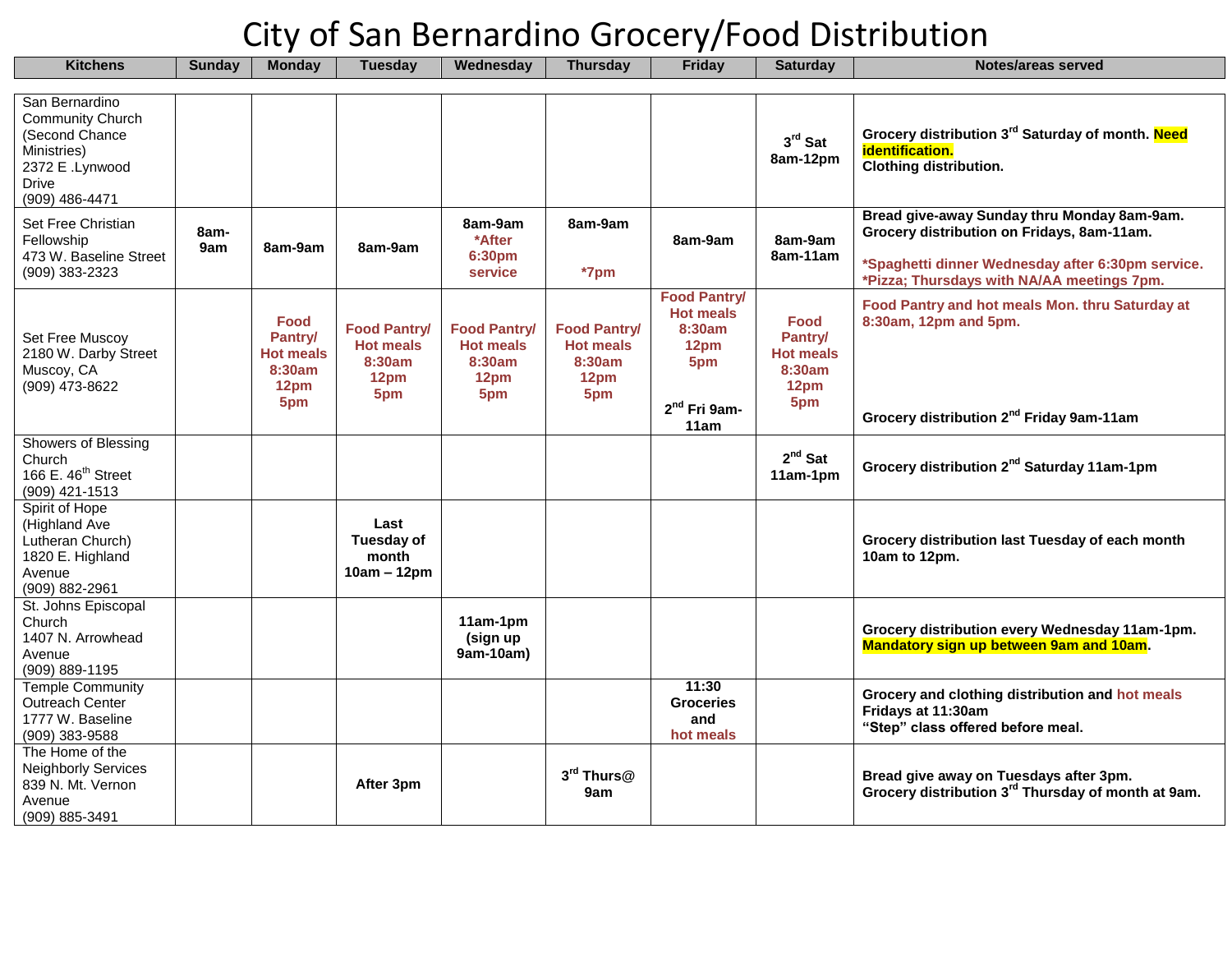| <b>Kitchens</b>                                                                              | <b>Sunday</b>                             | <b>Monday</b>       | <b>Tuesday</b>         | Wednesday                                                                                                        | <b>Thursday</b> | <b>Friday</b>         | <b>Saturday</b>                                                           | Notes/areas served                                                                                                                                                             |
|----------------------------------------------------------------------------------------------|-------------------------------------------|---------------------|------------------------|------------------------------------------------------------------------------------------------------------------|-----------------|-----------------------|---------------------------------------------------------------------------|--------------------------------------------------------------------------------------------------------------------------------------------------------------------------------|
|                                                                                              |                                           |                     |                        |                                                                                                                  |                 |                       |                                                                           |                                                                                                                                                                                |
| Rock Church/World<br><b>Outreach Center</b><br>2345 S. Waterman<br>Avenue<br>(909) 825-8887  | *10am &<br>12pm<br>after<br>services      |                     |                        |                                                                                                                  | 8am-10am        |                       |                                                                           | Grocery distribution Sunday at 10am and 12pm<br>services *for those that attend.<br>Grocery distribution weekly on Thursdays 8am-<br>10am.                                     |
| The Way World<br>Outreach<br>3701 N. Sierra Way<br>(909) 884-7117                            |                                           |                     |                        |                                                                                                                  |                 |                       | 10am                                                                      | Grocery distribution weekly on Saturdays at 10am.                                                                                                                              |
| The Way World<br>Outreach<br>375 W. 7 <sup>th</sup> Street<br>(909) 884-7117                 |                                           |                     |                        | 12pm                                                                                                             |                 | 12pm                  |                                                                           | Grocery distribution weekly on Wednesdays and<br>Fridays at 12pm.                                                                                                              |
| <b>True Vine Training</b><br>Center<br>123 N. Mt. View<br>(909) 708-1796                     | <b>Hot</b><br><b>Meals</b><br>2pm-<br>3pm |                     |                        |                                                                                                                  |                 |                       |                                                                           | Hot Meals Sundays 2pm - 3pm.<br><b>Clothing distribution (same time)</b>                                                                                                       |
| Boys & Girls Club of<br>San Bernardino<br>1180 W. $9th$ Street<br>(909) 888-6751             |                                           |                     | $2nd$ Tues<br>8am-11am |                                                                                                                  |                 |                       |                                                                           | Grocery distribution 2 <sup>nd</sup> Tuesday of month from 8am-<br>11am. Must have identification indicating zipcode<br>92411.                                                 |
| Church of the<br>Nazarene<br>1605 N. Sierra Way<br>(909) 886-8104                            | 12pm<br>after<br>services                 |                     |                        |                                                                                                                  |                 |                       | <b>Every Sat</b><br>except 1 <sup>st</sup><br>Sat of<br>month<br>8am-11am | Grocery distribution: Sundays 12pm after services<br>and every Saturday except 1st Saturday of month,<br>8am-11am.<br>First time need proof of address and Soc.Sec. card.      |
| Church of the                                                                                |                                           |                     |                        | 5:30pm-                                                                                                          |                 |                       |                                                                           | <b>Grocery distribution</b>                                                                                                                                                    |
| Nazarene<br>903 E. 3 <sup>rd</sup> Street<br>(909) 886-8104                                  |                                           | $10am -$<br>11:30am |                        | 6:30pm<br>5:30pm-<br>6:30pm                                                                                      |                 |                       |                                                                           | <b>Hot Meals</b>                                                                                                                                                               |
| <b>Delmann Heights</b><br><b>Community Center</b><br>2969 N. Flores Street<br>(909) 888-6751 |                                           |                     |                        | 3rd Wed<br>9am-11am                                                                                              |                 |                       |                                                                           | <b>Grocery distribution</b><br>Need identification showing zipcode 92407 or 92408.                                                                                             |
| Ecclesia Christian<br>Fellowship<br>1314 Date Street<br>(909) 881-5551                       |                                           |                     |                        | <b>Every Wed</b><br>except 1 <sup>st</sup><br>Wed. 5pm-<br>6:45 <sub>pm</sub><br>1 <sup>st</sup> Wed 1pm-<br>3pm |                 |                       |                                                                           | Hot meals and grocery distribution. Must stay for<br>service. Need identification.<br><b>Grocery distribution</b>                                                              |
| <b>Emmerton Elementary</b><br>1888 Arden Avenue<br>(909) 388-6522                            |                                           |                     |                        |                                                                                                                  |                 | 3rd Fri<br>1:30pm-4pm |                                                                           | Grocery distribution for San Bernardino and<br>Highland. Need identification with address. 120<br>baskets on first come, first serve basis.<br><b>Parent Center on campus.</b> |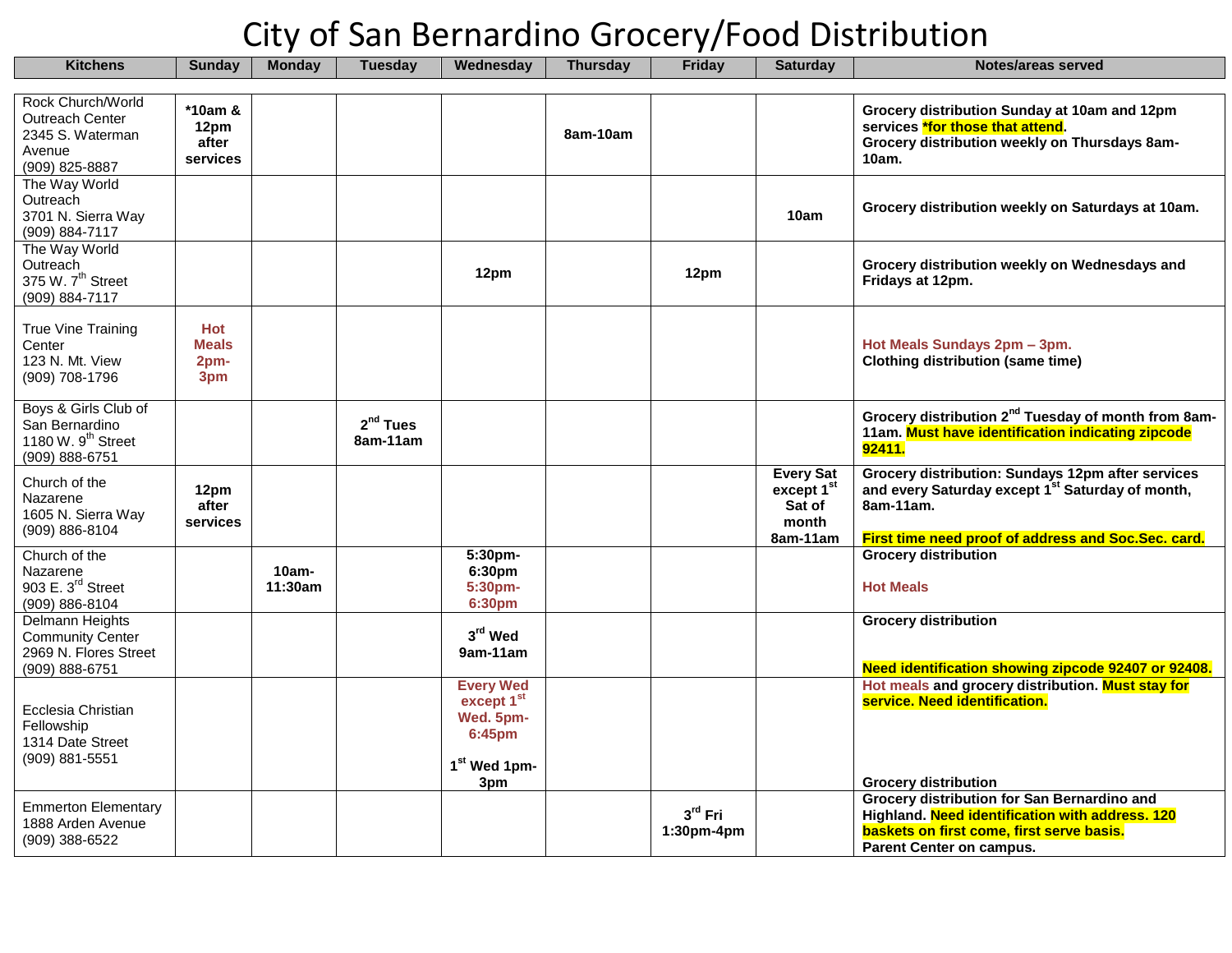| <b>Kitchens</b>                                                                     | <b>Sunday</b> | <b>Monday</b>               | <b>Tuesday</b>                   | Wednesday              | <b>Thursday</b>        | . .<br><b>Friday</b>       | <b>Saturday</b> | Notes/areas served                                                                                                             |
|-------------------------------------------------------------------------------------|---------------|-----------------------------|----------------------------------|------------------------|------------------------|----------------------------|-----------------|--------------------------------------------------------------------------------------------------------------------------------|
| <b>Grace Chapel</b><br><b>Operation Grace</b>                                       |               |                             |                                  |                        |                        |                            |                 |                                                                                                                                |
| 1595 E. Art Townsend<br>Drive<br>(909) 382-8540<br>(909) 844-4008                   |               |                             | 4 <sup>th</sup> Tues<br>9am-12pm |                        |                        |                            |                 | Grocery distribution 4 <sup>th</sup> Tuesday of month 9am to<br>12pm (or until gone). Need to complete an<br>information form. |
| <b>Greater Cornerstone</b><br>Church<br>1604 N. 'G' Street<br>(909) 886-0095        |               |                             | $3rd$ Tues<br>10am               |                        |                        |                            |                 | Grocery distribution. Need identification.                                                                                     |
| <b>Helping Hands Pantry-</b><br><b>SACH Norton</b><br>1455 E. Third Street          | 8am-<br>11am  | 8:30am-<br>11:30am          | 8:30am-<br>11:30am               | $8:30am-$<br>11:30am   | $8:30am-$<br>11:30am   | 8:30am-<br>11:30am         | 1pm-3pm         | Grocery distribution everyday. USDA on 1 <sup>st</sup> Friday of<br>month. No ID necessary but must complete a                 |
| (909) 796-4222                                                                      |               |                             |                                  |                        |                        | USDA on 1st<br>Fri 8am-4pm |                 | questionnaire.                                                                                                                 |
| Jefferson Hunt<br>Elementary<br>1342 Pumalo Street<br>(909) 881-8178                |               |                             |                                  |                        |                        | $1st$ Fri<br>11:30am       |                 | Grocery distribution. Service first 96 families. Need<br>address verification (identification or utility bill).                |
| Lytle Creek Recreation<br>Center                                                    |               | 11:30am-<br>1 <sub>pm</sub> | 11:30am-<br>1pm                  | 11:30am-<br>1pm        | 11:30am-<br>1pm        |                            |                 | Hot meals: Age 63+ donation of \$1.75, Younger<br>guests or seniors \$3.75.                                                    |
| 380 South 'K' Street<br>(909) 384-5424                                              |               | 12 <sub>pm</sub><br>1pm     | 12pm-1pm                         | 12pm-1pm               | 12pm-pm                |                            |                 | Any child 1 - 18 is free from 12pm to 1pm.                                                                                     |
| Manna Missionary<br><b>Baptist Church</b><br>2525 Etiwanda Avenue<br>(951) 712-3135 |               |                             | $2nd$ Tues<br>10am               |                        |                        |                            |                 | Grocery distribution. Need identification.                                                                                     |
| Our Lady of Hope<br>6885 Del Rosa Avenue                                            |               |                             |                                  |                        |                        | 3rd Fri 12pm-              |                 | Grocery distribution. Must live in city limits, have<br>address verification (Identification or utility bill)                  |
| (909) 884-6375                                                                      |               | 9am-<br>11am                | 9am-11am                         | 9am-11am               |                        | 2pm                        |                 | Food Pantry on Mon, Tues, Wed. Anyone can<br>access.                                                                           |
| Perris Hill<br>Senior Center<br>780 E. 21 <sup>st</sup> Street<br>(909) 384-5436    |               | 11:30am-<br>12:30pm         | $11:30am -$<br>12:30pm           | $11:30am -$<br>12:30pm | $11:30am -$<br>12:30pm |                            |                 | Hot meals: Age 60+ donation of \$1.75, Younger<br>guests of seniors donation of \$3.75.                                        |
| San Bernardino<br><b>High School</b><br>1850 N. 'E' Street<br>(909) 881-8217        |               |                             |                                  |                        | 3rd Thurs<br>10am      |                            |                 | Grocery distribution. Distributed in the sports<br>complex. Need identification.                                               |
| San Bernardino<br>Senior Center<br>600 W. 5 <sup>th</sup> Street<br>(909) 384-5430  |               | 11:30am-<br>12:30pm         | 11:30am-<br>12:30pm              | 11:30am-<br>12:30pm    | 11:30am-<br>12:30pm    | 11:30am-<br>12:30pm        |                 | Hot meals: Age 60+ donation of \$1.75, Younger<br>guests of seniors donation of \$3.75.                                        |